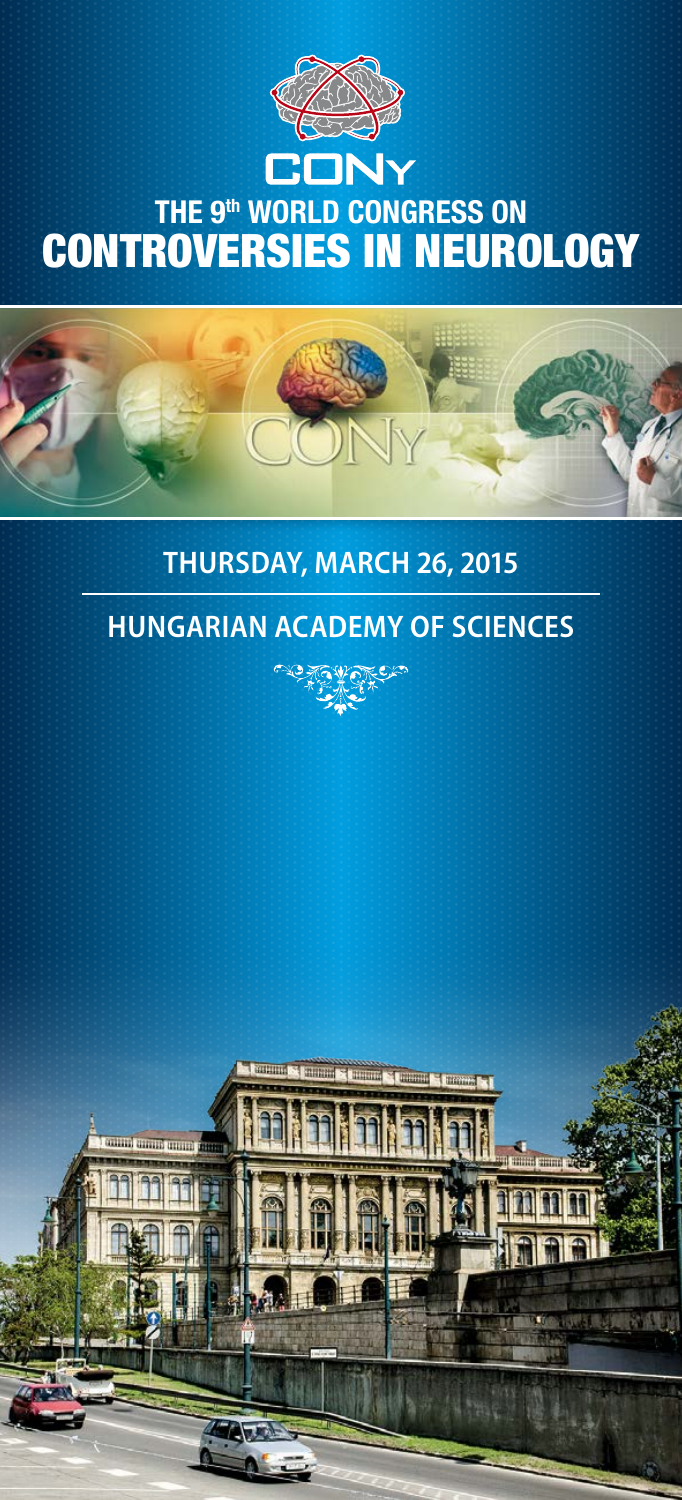# CONy Excellence in Neurology AwardS

*Awards will be presented to Prof. Jozsef Knoll and Prof. Kálmán Magyar for "Excellence in Neurology"* 



**Prof. Joseph Knoll**

Prof. Knoll received his Medical degree in 1951 from the University of Medicine in Budapest, Hungary. He worked at the Department of Pharmacology (now the Department of Pharmacology and Pharmcotherapy) at the Semmelweis University from 1951 and became a full professor of pharmacology in 1963. In 1970 he became a corresponding member o the Hungarian Academy of Sciences.

Prof. Knoll developed a battery of tests in the 1950's for the pharmacological analysis and rapid screening of tranquilizers, psychostimulants and psychotomimetics. He developed a new analgesic-antiinflammatory family, the pyrido-(1,2a)-pynimidines. Rymazolium (Probon) which was registered in 1976. He developed (-)-deprenyl (Selegiline) which at present, more than 100 preparations containing selegiline circulate in the global market ad are widely used in the treatment of PD, AD and as a geroprotective/anti-aging drug.



**Prof. Kálmán Magyar**

Prof. Magyar received his Medical degree in 1959 from the Semmelweis University of Medicine, Faculty of Medicine in Budapest, Hungary. From 1959-1979 he worked at the Department of Pharmacology at the Semmelweis University and in 1979 moved to the Department of Pharmacodynamics in the same year when he became a full professor and head of the department. In 1987 Prof. Magyar became a Member of the Hungarian Academy of Sciences and in 1996 became the Vice President of the Medical Section of the Hungarian Academy of Sciences.

Prof. Magyar conducted studies on more than 10 origianl Hungarian compounds which were analysed in respect of their pharmacokinetic properties, including metabolic conversion in vivo. He conducted studies regarding the mode of action of (-)-deprenyl, the selective, irreservible inhibitor of MOA-B, used for the treamtment of PD. His present interest is the study of the role of deprenyl in neuroprotection and neural rescue.